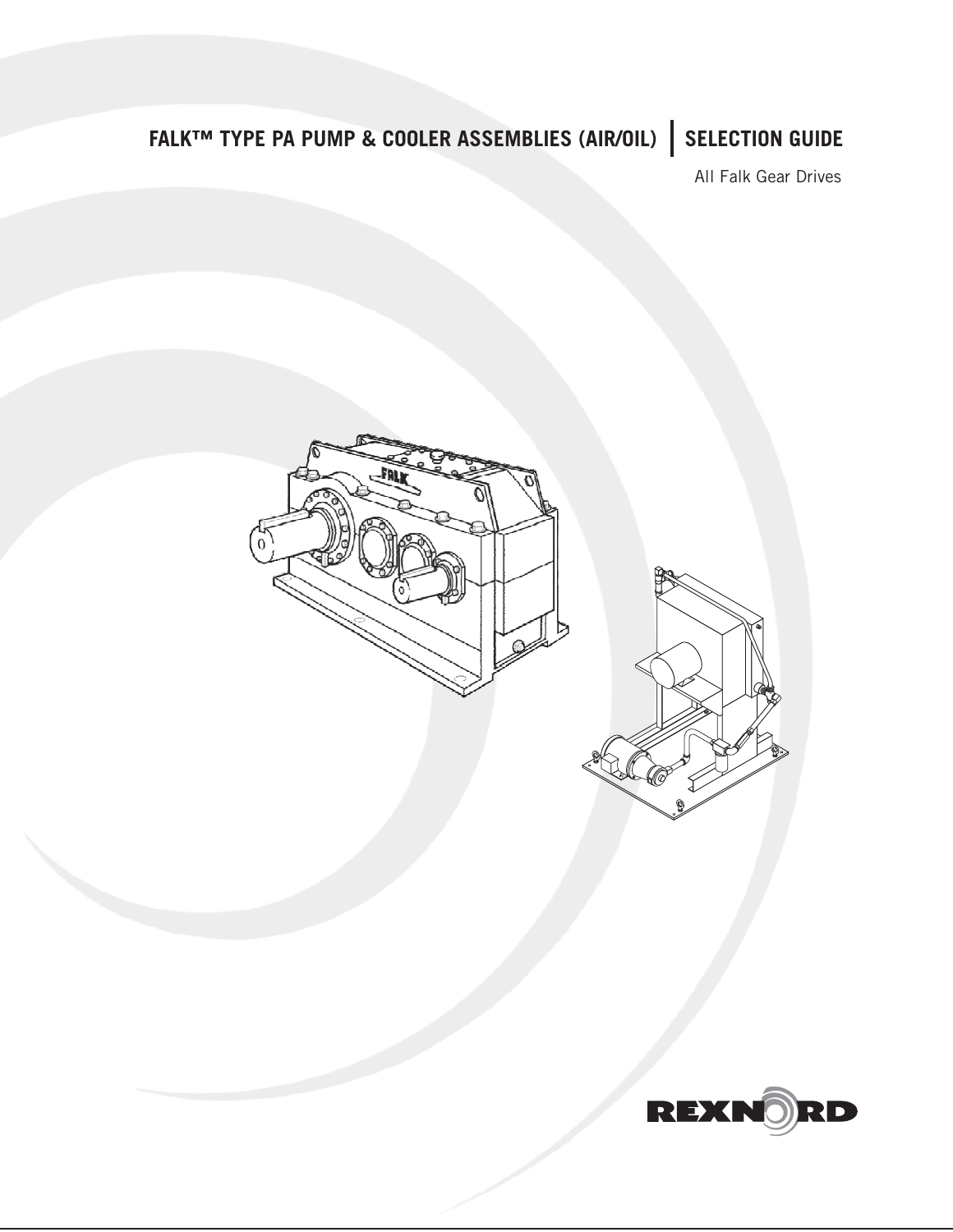# Selection Guide 131-315, November 2002

#### Type PA Pump & Cooler Assemblies With Air/Oil Heat Exchanger

When compact gear drives require assistance to dissipate thermal energy, Rexnord offers the following cooling accessories:

- Shaft Driven Cooling Fans
- Electric Cooling Fans
- Cooling Tubes
- Type PC Pump and Cooler Assembly (Water/Oil)
- Type PA Pump and Cooler Assembly (Air/Oil)

Rexnord recommends the most economical cooling accessory that meets the demands of the application and any associated customer specifications. Pump & cooler assemblies are commonly suggested when the thermal requirements exceed that which can be accommodated by shaft driven fans, electric cooling fan, or cooling tubes.

Notice: Pump and cooler assemblies described in this guide are offered as oil cooling devices for use on gear drives that are splash lubricated (splash assures adequate oil flow to bearings and gearing regardless of whether the pump & cooler assembly is activated). When gear drives require pressure lube, jet lube, or other dependencies associated with continuous flow of lubrication supplied by the lube pump, refer to Factory.

Type PA Pump & Cooler Assemblies with Air/Oil Heat Exchanger are typically preferred when water is unavailable, water is corrosive, or where water is subject to freezing.

This selection guide covers Type PA Pump & Cooler Assemblies with Air/Oil Heat Exchanger. Six sizes are available. See Table 1, on Page 3, which provides the thermal capacity of each size of Type PA Pump and Cooler Assembly, as well as a general description of the individual components that make up each size. Rexnord reserves the right to substitute equivalent brands of components.

Each Type PA Pump and Cooler Assembly includes oil lube pump and associated lube pump motor, coupling (motor to lube pump), air/oil heat exchanger, oil filter, heat exchanger bypass valve, all pre-assembled with preformed hydraulic tubing and tube fittings on a common steel mounting plate which can be bolted to a suitable foundation.

Type PA Pump & Cooler Assemblies are furnished to be floor mounted. Rexnord furnishes only oil piping from the lube pump to the heat exchanger inlet. Refer to Table 2 , on Page 4, for recommended lube line sizes of the customer furnished oil suction and oil discharge lines.

When requested, and where determined feasible by Rexnord Engineering, pump and cooler assemblies may be mounted directly to the gear drive at additional charge.

When pump and cooler assemblies are mounted on the gear drive by Rexnord, all oil line connections are completed by Rexnord.

Pre-selected thermometer and pressure gauge are available as extra charge options. Contact Rexnord for other requirements including switch to activate warning device, flow indicator/switch, oil heater, oil sump tank, water control device, non-standard components, etc.

Copyright 2002. Rexnord Industries, LLC. All Rights Reserved. Litho in USA.

FALK and "a good name in industry" are trademarks of Rexnord. The contents of this selection guide are subject to change without notice or obligation. Information contained herein should be confirmed before placing orders.

### Oil Immersion Heater

Lubricant viscosity recommendations shown in Rexnord service manuals for enclosed gear drives are applicable to these pump and cooler assemblies. However, for operation at ambient temperatures at less than 50° F (10° C), a gear drive equipped with Type PA Pump & Cooler Assembly should also be equipped with an oil immersion heater (extra charge option).

#### Temperature Switch

When gear drives equipped with pump and cooler assemblies are started after extended idle periods, lubricant in the gear drive sump will not be at operating temperature, and may be at viscosities exceeding 8000 SSU (1725 cSt). Startups with lubricant at elevated viscosity levels can result in pump cavitation, pump motor overload, and damage to components. Where cold start situations are anticipated, specify a temperature switch (extra charge option) when ordering the pump and cooler assembly.

#### Installation & Maintenance

*Caution – Lock out power source and remove all external loads from the gear drive before servicing the gear drive or accessories.*

For detailed maintenance instructions and specifications for components such as heat exchanger, oil filter, lube pump, etc, refer to the product manufacturer's literature.

When ordering parts, or requesting information, provide the Rexnord M.O. Number, gear drive size, H.S. shaft rpm, ratio, and date that are stamped on the gear drive nameplate.

Always locate floor-mounted pump and cooler assemblies in close proximity to the gear drive to minimize pressure drop in the oil lines. It is recommended that oil lube pumps be mounted below the gear drive oil level to maintain a prime. Minimum lube line sizes are indicated in Table 2, on Page 4.

Refer to gear drive certified prints for final designation of components, and exact location and description of inlet/outlet hookup points.

The atmosphere in the immediate area of the Pump & Cooler Assembly must be free of lint, dirt, etc. to maintain efficient operation of the assembly.

Prior to filling gear drives with oil, remove the gear drive inspection cover and flood the oil troughs to insure a generous flow of oil to the bearings.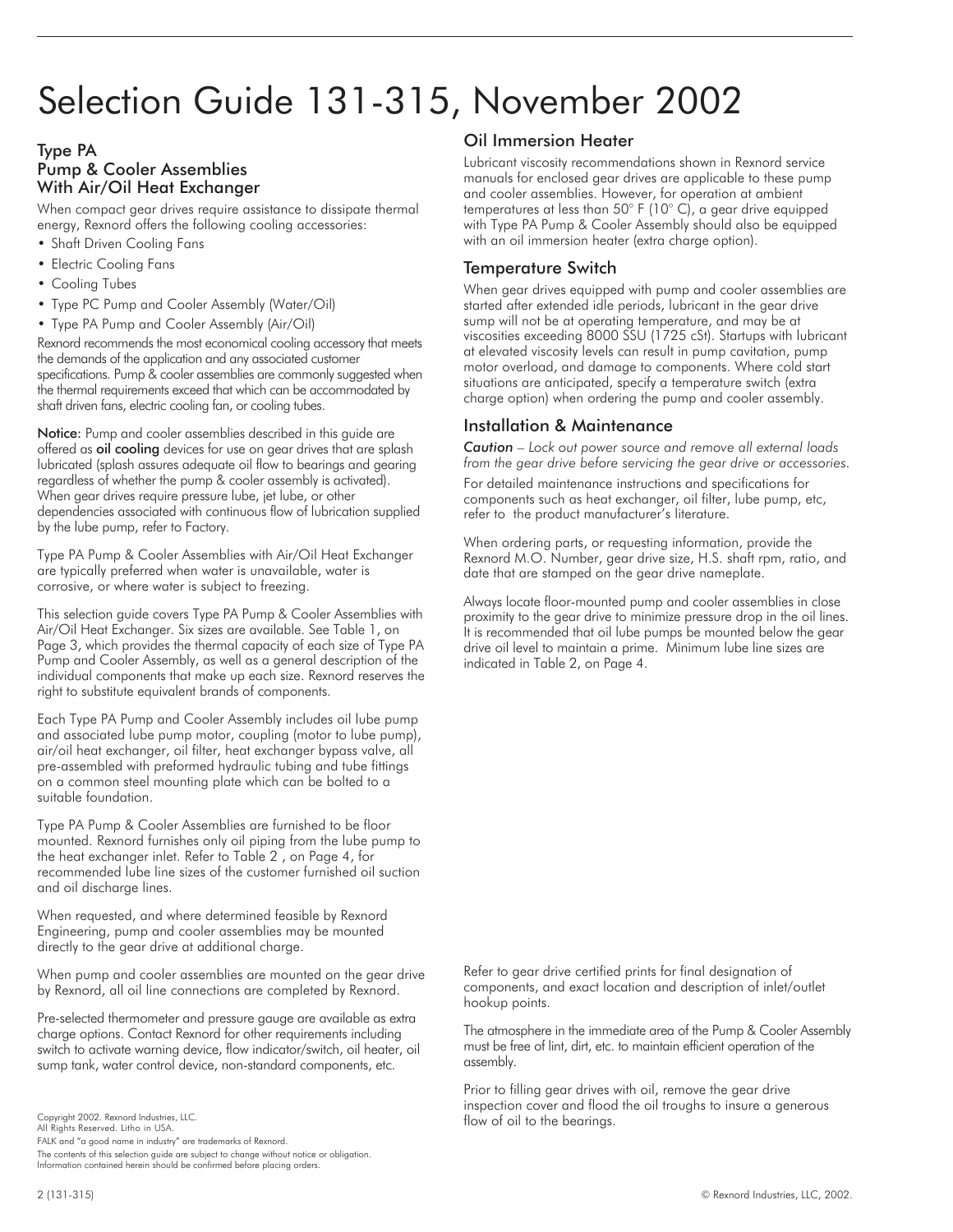# Quick Selection Method — Type PA Pump & Cooler Assemblies

The following selection method is conservative, and assumes the pump & cooler assembly will dissipate the complete thermal burden. Contact Rexnord when an optimized selection is required. Optimized selections also take into account thermal dissipation contribution from gear drive housing surfaces, and gear drive sump capacity.

Notice: For Falk gear drives, Types ABX and AXV, use pre-selected pump and cooler assemblies indicated in Table 5.

- 1. Determine the Power Rating of the Prime Mover. It is not necessary to use a service factor.
- 2. Determine BTU/Hr that will be used to select the pump & cooler assembly as follows:

#### If the Prime Mover is rated in Horsepower

Single Reduction Gear Drives –

BTU/Hr = Power Rating of the Prime Mover (HP) X 38.2 Double Reduction Gear Drives –

BTU/Hr = Power Rating of the Prime Mover (HP) X 76.4 Triple Reduction Gear Drives –

BTU/Hr = Power Rating of the Prime Mover (HP) X 114.6

#### If the Prime Mover is rated in Kilowatts

Single Reduction Gear Drives –

BTU/Hr = Power Rating of the Prime Mover (kW) X 51.3 Double Reduction Gear Drives – BTU/Hr = Power Rating of the Prime Mover (kW) X 102.5

Triple Reduction Gear Drives –

BTU/Hr = Power Rating of the Prime Mover (kW) X 153.7

- 3. From Table 1, choose the size of pump & cooler assembly that has a Max Dissipation BTU/Hr that equals or exceeds the BTU/Hr that was determined in Step 2. Note that each size of pump & cooler assembly has two values for Max Dissipation BTU/Hr, one value when the pump motor is 60 Hz, and a lower value when the pump motor is 50 Hz.
- 4. Dissipation rates (BTU) in Table 1 are based on sea level elevation and ambient temperature of 80°F (27°C). See Tables 3 & 4, on Page 4, in order to correct for alternate altitude or ambient temperature.

#### Selection Example

Prime mover is 750 HP at 1750 rpm

Available electric source to drive pump motor is 60 Hz

Mechanical Service Factor is 1.25

Nominal ratio of the gear drive is 5.60:1

The gear drive is splash lubricated

From Selection Guide 131-110:

Size of the gear drive is 425A2, double reduction, (mechanical service factor =  $1215/750 = 1.62$ 

Power Rating of the Prime Mover is 750 HP

BTU/Hr for double reduction gear drive, with Prime Mover rated in  $HP = 750$  HP X 76.40 = 57,300 BTU/Hr

From Table 1, choose 220PA, which provides Max Dissipation of 79,700 BTU/Hr with 60 Hz pump motor

#### Table 1 — Typical Specifications for Type PA Pump & Cooler Assemblies (Air/Oil)  $\star$

| <b>Pump &amp; Cooler Assembly</b>                                     |                                          | 205PA                                                                |                               | 210PA                                                                |                                  | <b>220PA</b>                                                         |                             | <b>230PA</b>                                                         |                                           | 240PA                                                                |                                           | <b>250PA</b>                                                         |                               |
|-----------------------------------------------------------------------|------------------------------------------|----------------------------------------------------------------------|-------------------------------|----------------------------------------------------------------------|----------------------------------|----------------------------------------------------------------------|-----------------------------|----------------------------------------------------------------------|-------------------------------------------|----------------------------------------------------------------------|-------------------------------------------|----------------------------------------------------------------------|-------------------------------|
| Lube Pump                                                             |                                          | <b>HAIGHT</b> or Equal                                               |                               | HAIGHT or Equal                                                      |                                  | <b>HAIGHT</b> or Equal                                               |                             | HAIGHT or Equal                                                      |                                           | HAIGHT or Equal                                                      |                                           | <b>HAIGHT</b> or Equal                                               |                               |
|                                                                       | Coupling                                 | LOVEJOY or Equal                                                     |                               | LOVEJOY or Equal                                                     |                                  | LOVEJOY or Equal                                                     |                             | LOVEJOY or Equal                                                     |                                           | LOVEJOY or Equal                                                     |                                           | LOVEJOY or Equal                                                     |                               |
| <b>Heat Exchanger</b>                                                 |                                          | Air/Oil Cooler<br>With Fulflo Relief Valve<br>& Electric Fan 16" Dia |                               | Air/Oil Cooler<br>With Fulflo Relief Valve<br>& Electric Fan 22" Dia |                                  | Air/Oil Cooler<br>With Fulflo Relief Valve<br>& Electric Fan 22" Dia |                             | Air/Oil Cooler<br>With Fulflo Relief Valve<br>& Electric Fan 24" Dia |                                           | Air/Oil Cooler<br>With Fulflo Relief Valve<br>& Electric Fan 30" Dia |                                           | Air/Oil Cooler<br>With Fulflo Relief Valve<br>& Electric Fan 36" Dia |                               |
| Filter - 20 micron                                                    |                                          | PARKER or Equal                                                      |                               | PARKER or Equal                                                      |                                  | PARKER or Equal                                                      |                             | PARKER or Equal                                                      |                                           | PARKER or Equal                                                      |                                           | PARKER or Equal                                                      |                               |
| Pressure gauge (Optional)<br><b>Furnished Only When Specified</b>     |                                          | <b>ASHCROFT</b> or Equal                                             |                               | <b>ASHCROFT</b> or Equal                                             |                                  | <b>ASHCROFT</b> or Equal                                             |                             | <b>ASHCROFT</b> or Equal                                             |                                           | <b>ASHCROFT</b> or Equal                                             |                                           | <b>ASHCROFT</b> or Equal                                             |                               |
| <b>Thermometer (Optional)</b><br><b>Furnished Only When Specified</b> |                                          | <b>ASHCROFT</b> or Equal                                             |                               | <b>ASHCROFT</b> or Equal<br><b>ASHCROFT</b> or Equal                 |                                  |                                                                      | <b>ASHCROFT</b> or Equal    |                                                                      | <b>ASHCROFT</b> or Equal                  |                                                                      | <b>ASHCROFT</b> or Equal                  |                                                                      |                               |
| Lube<br>Pump<br>Motor<br><b>Options</b>                               | 60 Hz AC Electric Motor                  | 3 Phase, 60 Hz, TEFC<br>208-230/460 Volts                            |                               | 3 Phase, 60 Hz, TEFC<br>208-230/460 Volts                            |                                  | 3 Phase, 60 Hz, TEFC<br>208-230/460 Volts                            |                             |                                                                      | 3 Phase, 60 Hz, TEFC<br>208-230/460 Volts |                                                                      | 3 Phase, 60 Hz, TEFC<br>208-230/460 Volts | 208-230/460 Volts                                                    | 3 Phase, 60 Hz, TEFC          |
|                                                                       | 50 Hz AC Electric Motor                  | 3 Phase, 50 Hz, TEFC<br>220/380/440 Volts                            |                               | 3 Phase, 50 Hz, TEFC<br>220/380/440 Volts                            |                                  | 3 Phase, 50 Hz, TEFC<br>220/380/440 Volts                            |                             |                                                                      | 3 Phase, 50 Hz, TEFC<br>220/380/440 Volts |                                                                      | 3 Phase, 50 Hz, TEFC<br>220/380/440 Volts | 3 Phase, 50 Hz, TEFC<br>220/380/440 Volts                            |                               |
|                                                                       | 60 Hz AC Electric Motor                  | 3 Phase, 60 Hz, TEFC<br>575 Volt                                     |                               |                                                                      | 3 Phase, 60 Hz, TEFC<br>575 Volt | 3 Phase, 60 Hz, TEFC<br>575 Volt                                     |                             | 3 Phase, 60 Hz, TEFC<br>575 Volt                                     |                                           | 3 Phase, 60 Hz, TEFC<br>575 Volt                                     |                                           | 3 Phase, 60 Hz, TEFC<br>575 Volt                                     |                               |
| <b>Heat Exchanger Fan Motor Specifications</b>                        |                                          | 208-230/460 Volt/3 Phase/60Hz/TEFC                                   |                               |                                                                      |                                  |                                                                      |                             |                                                                      |                                           |                                                                      |                                           |                                                                      |                               |
| <b>Typical</b><br><b>Motor HP</b>                                     | Lube Pump *<br><b>Heat Exchanger Fan</b> | 1.00<br>.25                                                          |                               | 2.00<br>.25                                                          |                                  | 3.00<br>.25                                                          |                             | 5.00<br>1.00                                                         |                                           | 7.50<br>1.00                                                         |                                           | 10.00<br>3.00                                                        |                               |
| <b>Pump Oil Flow Rate</b><br><b>Max Dissipation BTU/Hr t</b>          |                                          | $@60$ Hz<br>3 GPM<br>31,000                                          | $@50$ Hz<br>2.5 GPM<br>25,700 | $@60$ Hz<br>5 GPM<br>49,700                                          | $@50$ Hz<br>4 GPM<br>41,800      | $@60$ Hz<br>11 GPM<br>79,700                                         | $@50$ Hz<br>9 GPM<br>68,100 | $@60$ Hz<br>20 GPM<br>150,000                                        | $@50$ Hz<br><b>17 GPM</b><br>131,000      | $@60$ Hz<br>29 GPM<br>222,000                                        | $@50$ Hz<br>24 GPM<br>191,000             | $@60$ Hz<br>40 GPM<br>311,000                                        | $@50$ Hz<br>36 GPM<br>277,000 |

\* Rexnord reserves the right to substitute equivalent brands or components.

\* Lube pump HP shown is a minimum value based on lubricant viscosity <8000 SSU (1725 cSt), and appropriate customer lube piping (length, diameter, elevation, free of excessive bends/elbows).

† Dissipation rates (BTU) are based on sea level elevation and ambient temperature of 80°F (27°C). See Tables 3 and 4 in order to correct for alternate altitude or ambient temperature.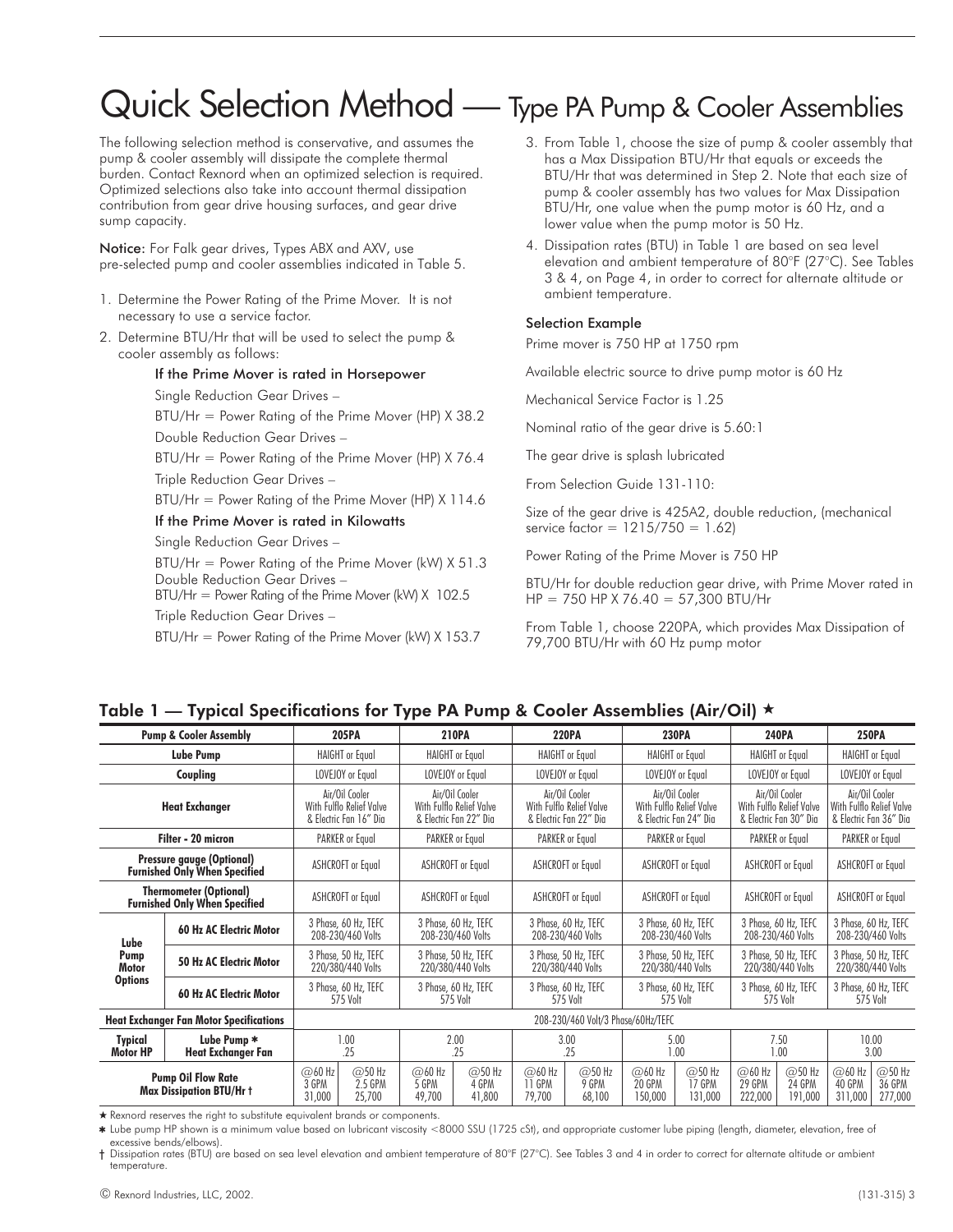#### **TABLE 2** — Type PA Pump & Cooler Assemblies – Minimum Lube Line Sizes

| Lube                                                         | Lube<br>Line<br>Length, Feet    | Minimum Lube Line Inside Diameter, Inches<br><b>PA Size</b> |                                 |                                 |                                  |                                    |                                    |  |  |  |
|--------------------------------------------------------------|---------------------------------|-------------------------------------------------------------|---------------------------------|---------------------------------|----------------------------------|------------------------------------|------------------------------------|--|--|--|
| Line                                                         |                                 |                                                             |                                 |                                 |                                  |                                    |                                    |  |  |  |
| <b>Function</b>                                              |                                 | <b>205PA</b>                                                | <b>210PA</b>                    | <b>220PA</b>                    | <b>230PA</b>                     | <b>240PA</b>                       | <b>250PA</b>                       |  |  |  |
| <b>Oil Suction Line</b>                                      |                                 | .00.<br>.00                                                 | .00<br>.25                      | .25<br>.50                      | .75<br>.75                       | 2.00<br>2.00                       | 2.25<br>2.25                       |  |  |  |
| <b>Gear Drive to</b><br><b>Pump Inlet</b>                    | ס י<br>5<br>20                  | .25<br>.50<br>.50                                           | .50<br>.50<br>.75               | .75<br>2.00<br>2.00             | 2.00<br>2.25<br>2.25             | 2.25<br>2.50<br>2.75               | 2.50<br>2.50<br>2.75               |  |  |  |
| Oil Discharge Line<br>Heat Exchanger Outlet<br>to Gear Drive | $\overline{0}$<br>5<br>20<br>25 | 0.75<br>.00<br>.00<br>.25<br>.25                            | .00<br>.00<br>.25<br>.25<br>.25 | .25<br>.25<br>.50<br>.50<br>.75 | .25<br>.50<br>.75<br>.75<br>2.00 | .50<br>.75<br>2.00<br>2.00<br>2.00 | .50<br>.75<br>2.00<br>2.25<br>2.25 |  |  |  |

NOTES: 1. Minimum lube line sizes assume the use of a lubricant meeting Rexnord recommendations, and that lubricant entering the oil inlet of the pump is at a nominal viscosity not exceeding 8000 SSU (1725cSt).

2. Assumes pump inlet located below gear drive outlet.

3. To achieve optimal system performance, it is strongly recommended that pump and cooler assemblies be located as close as possible to the gear drive, thereby<br>minimizing the length of lube lines. Lube lines should be cons

Table3—Altitude Factor

| Altitude — ft<br>Sea Level $= 0$        | Altitude - meters<br>Sea Level $= 0$ | <b>Factor</b>              |
|-----------------------------------------|--------------------------------------|----------------------------|
| 0 to $2,500$<br>2,500<br>5,000<br>7,500 | 0 to 762<br>762<br>1 524<br>2 2 8 6  | 1.00<br>.95<br>$.90 \n.85$ |
| 10,000<br>12,500<br>15,000<br>17,500    | 3048<br>3810<br>4 5 7 2<br>5 3 3 4   | .81<br>.76<br>.72<br>.68   |

#### Table 4 — Ambient Temperature Factor

| <b>Ambient Temperature ★</b> | <b>Factor</b> |
|------------------------------|---------------|
| 50°F/10°C                    | 1.19          |
| 60°F/16°C                    | 1.13          |
| 70°F/21°C                    | 1.07          |
| 80°F/27°C                    | 1.00          |
| 90°F/32°C                    | .93           |
| 100°F/38°C                   | .85           |
| 110°F/43°C                   | .78           |
| 120°F/49°C                   | 69            |

- Factors for other ambient temperatures can be interpolated.

#### Table 5 — Pre Selected Pump & Cooler Assemblies for Falk™ Type ABX and ABX Gear Drives Only

| <b>DRIVE SIZE</b> | Pre-Selected Pump & Cooler Assembly . |
|-------------------|---------------------------------------|
| 405               | 210PA                                 |
| 425               | 210PA                                 |
| 445               | 220PA                                 |
| 465               | 220PA                                 |
| 485               | 220PA                                 |
| 505               | 230PA                                 |
| 535               | 230PA                                 |
| 555               | 230PA                                 |

- When Pump & Cooler Assemblies are specified, Pre-Selected sizes provide the required flow of oil. Do not use a larger or smaller size than is Pre-Selected. In the event the Pre-Selected size does not have adequate thermal capacity for the specific application, a special design Pump and Cooler Assembly, with oversize heat exchanger, is necessary. Contact Rexnord for price and delivery of special design Pump & Cooler Assemblies.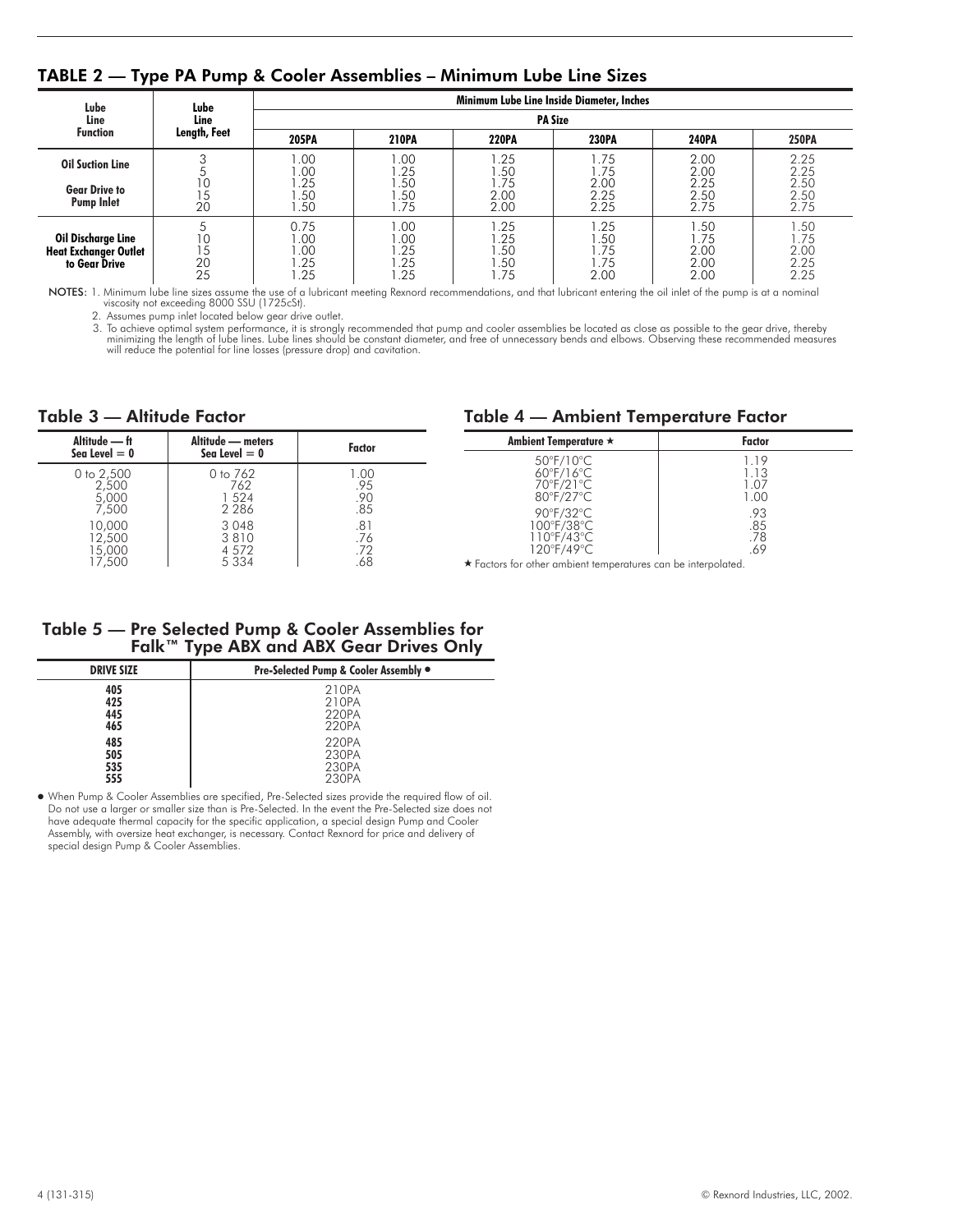### Type PA Pump & Cooler Assemblies Sizes 205PA, 230PA, 240PA, & 250PA — Dimensions – Inches



### Sizes 210PA – 220PA — Dimensions – Inches

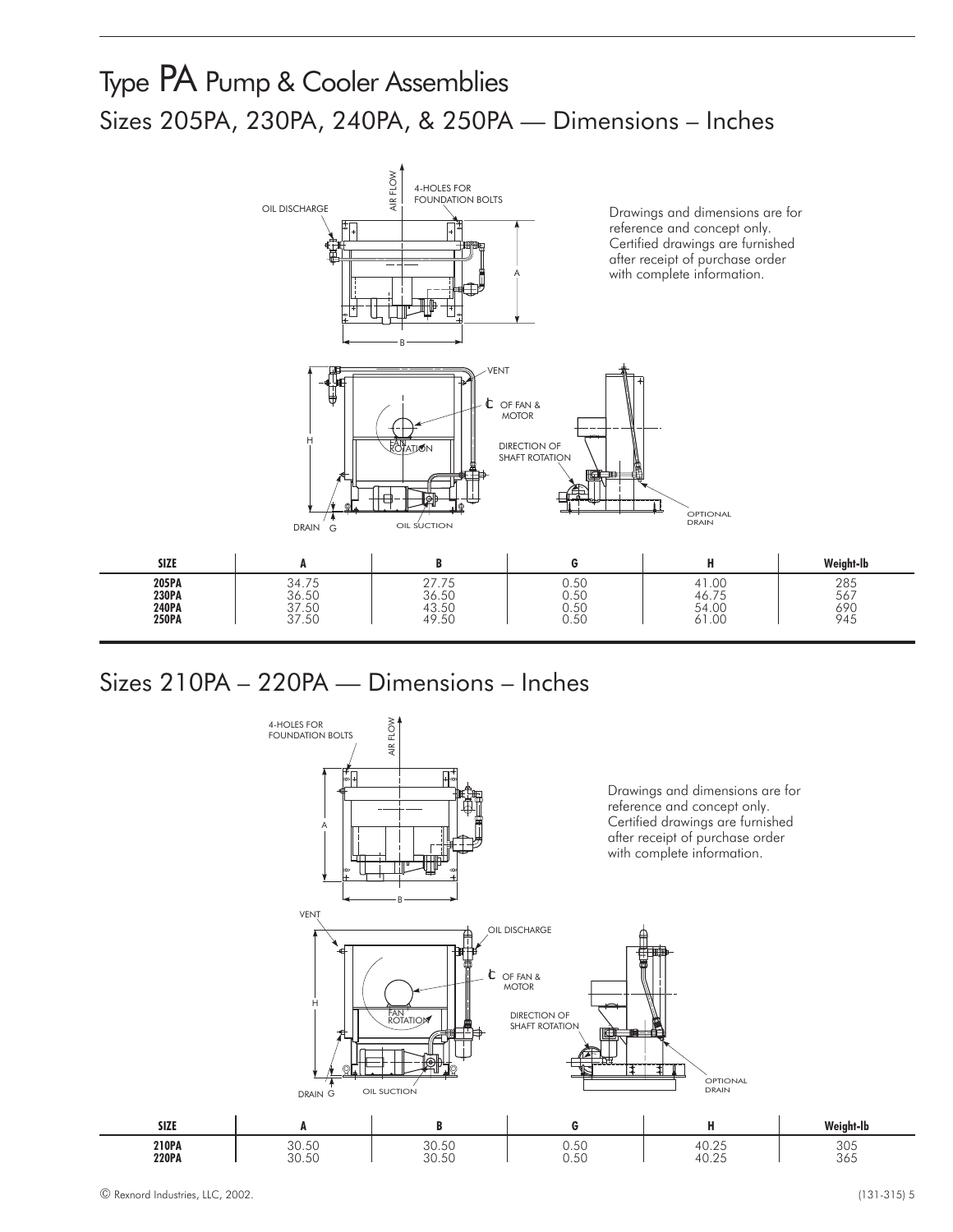# This Page Intentionally Left Blank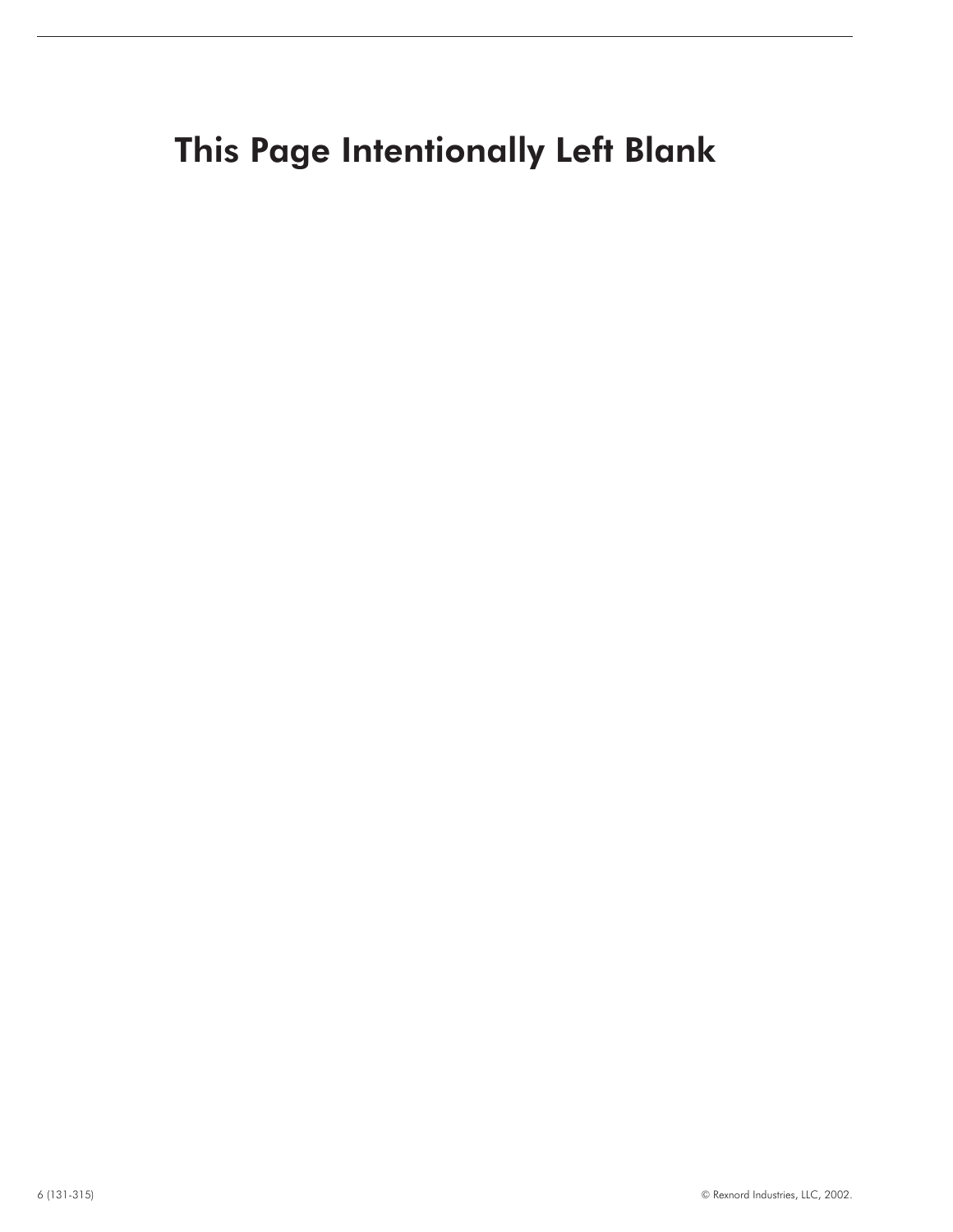# This Page Intentionally Left Blank